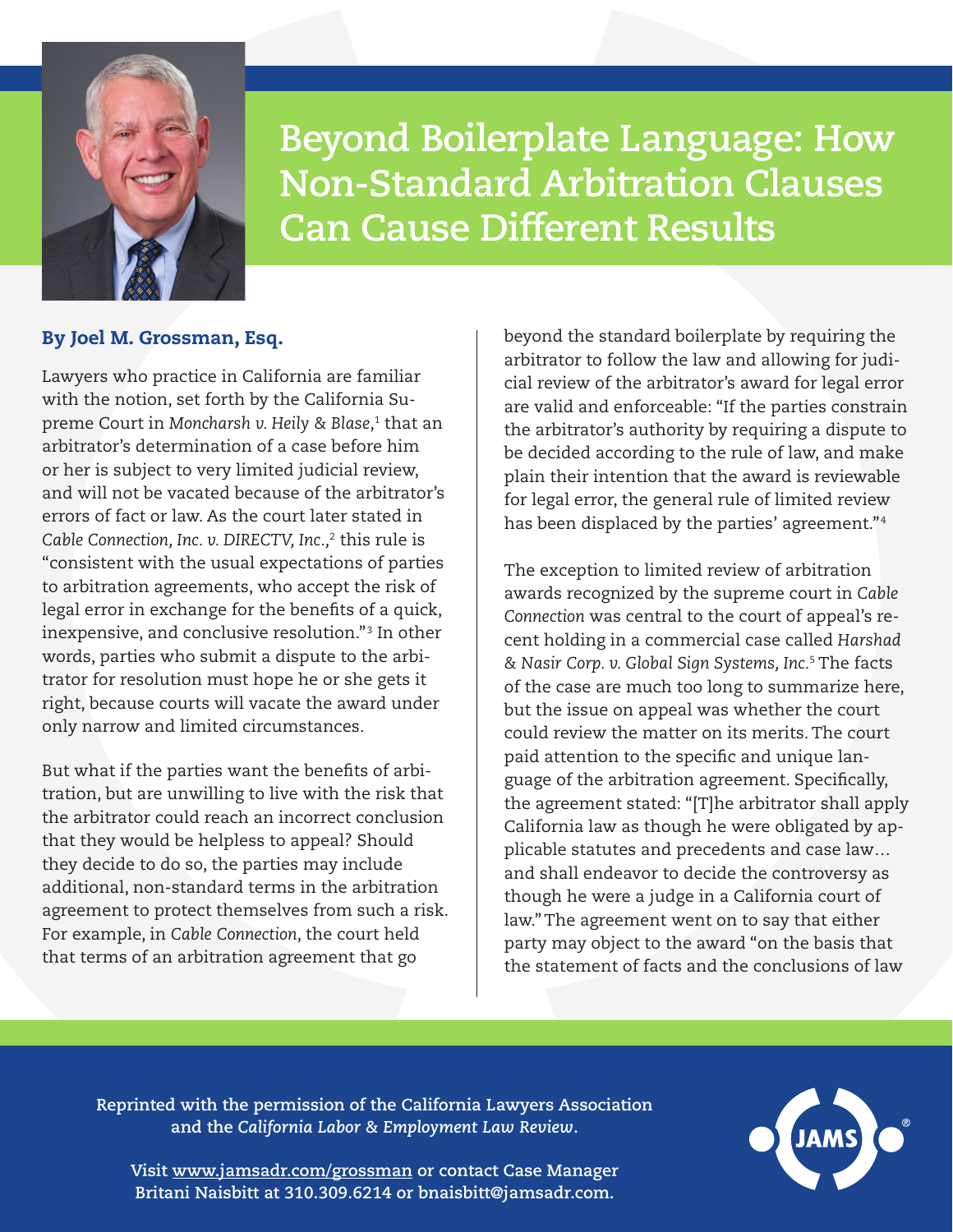do not support the decision and award, and/ or that the law was incorrectly determined or applied." This language would allow for a result far different from the *Moncharsh* rule that an arbitration award cannot be vacated even if the arbitrator was wrong on the facts or the law.

In addition to requiring the arbitrator to follow the law, the *Global Sign Systems* arbitration clause directly provided for an appeal: "The parties agree that the decision of the arbitrator and/or the findings of fact and conclusions of law shall be reviewed on appeal to the trial court and thereafter to the appellate courts upon the same grounds and standards of review as if said decision and supporting findings of fact and conclusions of law were entered by a court with subject matter and present jurisdiction." In spite of this language, when the losing parties petitioned the superior court to vacate the award, it refused because the arbitration agreement did not "explicitly and unambiguously" provide for expanded judicial review, as the parties did in *Cable Connection.* The court of appeal reversed, holding that the exact language of Cable Connection need not be used, stating: "[T]he Supreme Court did not require the use of any particular words to provide for expanded judicial review; what matters is that the parties 'make plain their intention that the award is reviewable for legal error.'" The court of appeal reasoned that when the arbitration agreement evidences the parties' clear intention to take the matter out of the *Moncharsh* rule and treat the award as reviewable, courts must enforce that language.

A recent employment case, though quite different from *Global Sign Systems,* also shows how a departure from standard arbitration provisions can make a significant difference in the enforcement of the arbitration itself. In *Oto, L.L.C. v. Kho,*<sup>6</sup> the unusual terms of the arbitration agreement were key to the court of appeal's ruling

that the arbitration agreement was not unconscionable.

Before analyzing the *Oto* decision, some case law background information is in order. A current or former employee who believes he is owed wages may bring a claim before the Labor Commissioner, who then may conduct a hearing under Labor Code § 98(a), which is known as a Berman Hearing. Several years ago, in *Sonic-Calabasas A, Inc. v. Moreno,(Sonic I)7* the California Supreme Court held that an employer may not force an employee to arbitrate the wage claim and give up his or her right to a Berman Hearing; such an arbitration agreement was deemed unconscionable and unenforceable. However, in light of the U.S. Supreme Court's ruling in *AT&T Mobility v. Concepcion,8* the California Supreme Court in *Sonic-Calabasas A, Inc. v. Moreno (Sonic II)9* changed its position and held that an arbitration agreement purporting to extend to wage claims in place of a Berman Hearing was not per se unconscionable. In deciding whether the waiver of a Berman Hearing was enforceable, a trial court would need to look at "the totality of the agreement's substantive terms as well as the circumstances of its formation to determine whether the overall bargain was unreasonably one-sided."10 The court stressed that an arbitration agreement that does not provide an employee with "an accessible and affordable arbitral forum for resolving wage disputes may support a finding of unconscionability."<sup>11</sup>

Turning back to *Oto*, there the court of appeal noted that *Sonic II* did not provide guidance on what type of provisions in an arbitration agreement would meet the test of an "affordable and accessible" procedure. It was therefore up to the court to make that determination, based on the language of the arbitration agreement. As noted, the agreement was not boilerplate—it provided, in very small print, some of, but definitely not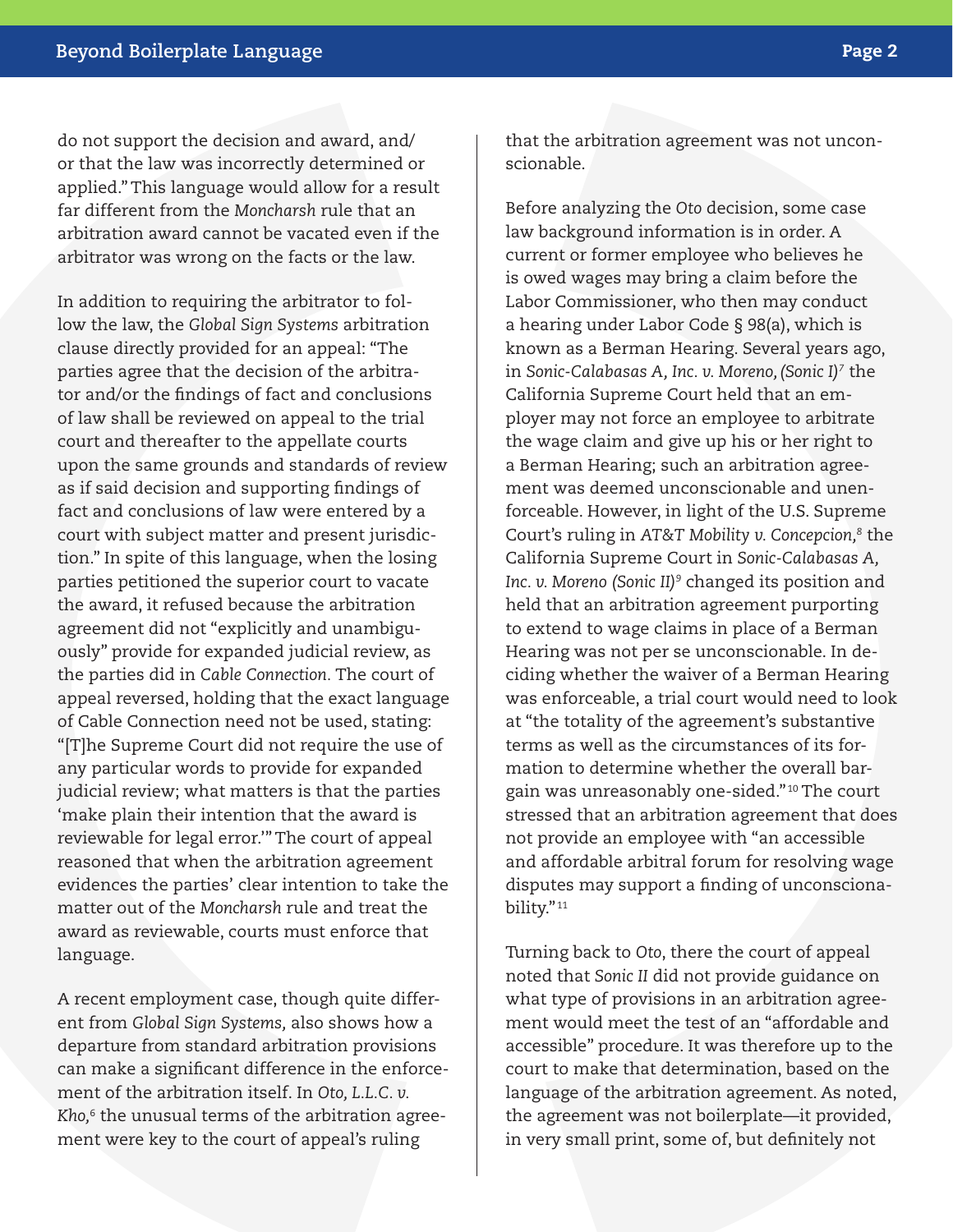all of, the terms cited above in the *Global Sign Systems* case. For instance, the agreement to arbitrate stated that the parties would have all mandatory and permissive rights to discovery in the California Arbitration Act, going beyond the "sufficient discovery" required by *Armendariz v. Foundation Health Psychcare Services, Inc.*12 Further, the arbitration provision in *Oto* provided: "To the extent applicable in civil actions in California courts, the following shall apply and be observed: all rules of pleading (including the right of demurrer), all rules of evidence, all rights to resolution of the dispute by means of motions for summary judgment, judgment on the pleadings, and judgment under Code of Civil Procedure section 631.8." Along with these expansive procedural provisions, the agreement went on to state that the arbitrator's determinations "[s]hall be based solely on the law governing the claims and defenses pleaded, and the arbitrator may not invoke any basis (including but not limited to notions of 'just cause') for his or her determinations other than such controlling law." In other words, the parties apparently agreed to take this arbitration provision out of the *Moncharsh* rule that whatever the arbitrator says must be affirmed. In fact, the parenthetical reference in the agreement to "notions of just cause" appears to be a direct reference to a passage in *Moncharsh* stating that the arbitrator may make an award based on what is "just and good."13

Unlike the court in *Global Sign Systems*, the court in *Oto* was not ruling on whether the arbitration award could be viewed more broadly than under *Moncharsh* because of the requirement that the arbitrator follow the controlling law. But this provision of the agreement was important to the court for another reason; namely, determining whether the agreement could require the employee to arbitrate wage claims under the terms approved by the supreme court in *Sonic II.* In its ruling, the court explained that the agreement "anticipates a proceeding very much like ordinary civil litigation, with no special procedural features that would tend to favor One Toyota [the employer]—any more, at least, than the complexity and expense of civil litigation naturally tends to favor a party with greater sophistication and financial resources."

The court went on to examine the terms of the agreement with an eye toward the *Sonic II* requirements that the procedure be both affordable and accessible. As to affordability, the court noted that the agreement did not expressly state that the employer, One Toyota, would pay the cost of arbitration. However, the employer acknowledged that it must pay the cost of the arbitration, as required by the California Supreme Court in *Armendariz*. Because the employer would assume the cost of the arbitration, the arbitration agreement met the affordability requirement.

The Labor Commissioner (who intervened in the case) argued that the agreement did not meet the affordability requirement because the employee would have to retain counsel for the arbitration, while at a Berman Hearing there would be no need for counsel. The court of appeal noted that the employee could proceed *pro per*  and would not necessarily require a lawyer. The court also noted that the arbitration agreement by its terms implicitly incorporated the provisions of Labor Code § 218.5, by which the employee could recover his or her attorneys' fees if the employee prevails. Therefore, even if the employee chooses to retain counsel, the attorneys' fees provision can satisfy the affordability requirement.

As to the accessibility requirement, the court held that by patterning the arbitration procedure to be similar to a trial in court, the arbitration procedure is "no more complex than will often be required to resolve a wage claim under